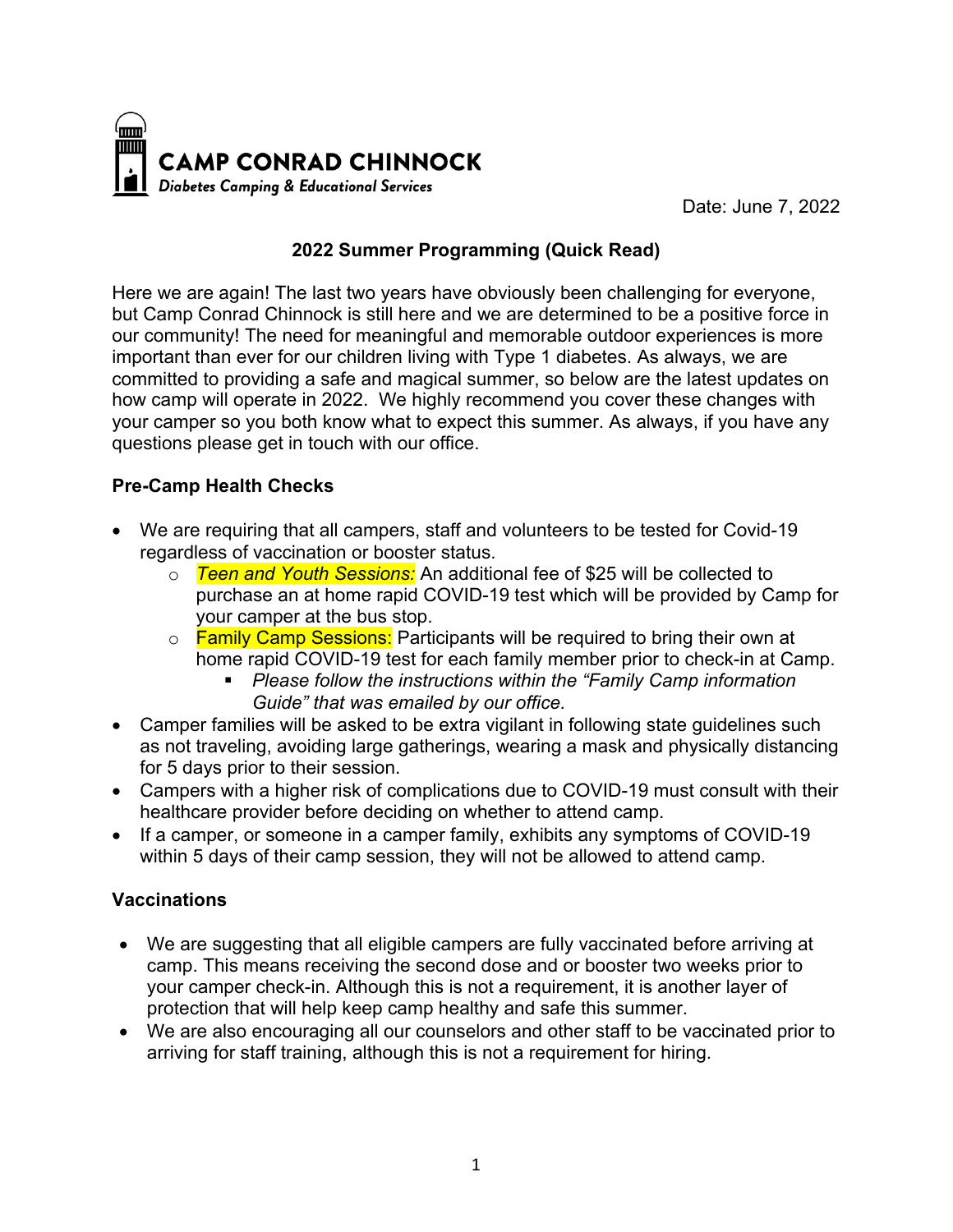# **Check-in & Check-out**

- Summer 2022 we will be going back to our Fontana Bus stop for all check-in and pick-up. No campers will be allowed to check-in at Camp. *(This excludes Family Camp Sessions)*
- Session check-in starts at 9:30am at the bus stop in Fontana.
- Only one family member / guardian will be allowed at check-in and check-out.
- Parents / guardians must stay with their camper at the bus stop until their child loads onto the busses. We will depart from the bus stop approximately at 1:00pm.
- We will depart on the last day of each session from Camp Conrad Chinnock at 10:00am, allowing us to be back at the Fontana bus stop at approximately 11:30am / 12 Noon. You will receive details of your designated check-in / pick-up times in your pre-camp email.
- Family members / guardians and campers will be required to wear masks throughout the check-in and check-out process.
- Verbal health checks of family members and campers will be performed at check-in.
- Cabin size will be limited to 10-12 campers. This 'cabin group' will stay together for the entire week.
- Bunk beds are placed apart from each other and campers will sleep head-to-toe. Sharing of personal items will be discouraged.
- Cabin groups will use showers at scheduled times to avoid overlap with other cabin groups.
- In general, cabin groups will rotate through activities at camp. Some activities will be limited based on total camper population in a week.
- The vast majority of the time, campers will not have to wear masks. However, camp cannot be completely 'mask free'.
- Masks must be worn within our dining hall during mealtimes when not eating or drinking.
- Masks are not required outdoors or while in cabins / sleeping areas.
- Please make sure campers have 5-7 masks for the week in case one is lost or misplaced, but camp will also have spares.

## **Meals & Dining**

- Masks must be worn while inside the dining hall, especially while waiting for food to be served.
- Cabin groups will sit at designated tables.
- Our goal is still to provide a choice of tasty food items at each meal, with healthy eating options and plenty of liquids.
- Salad bar, sandwich bar, breakfast bar will be replaced with pre-packaged items or grab and go options where possible.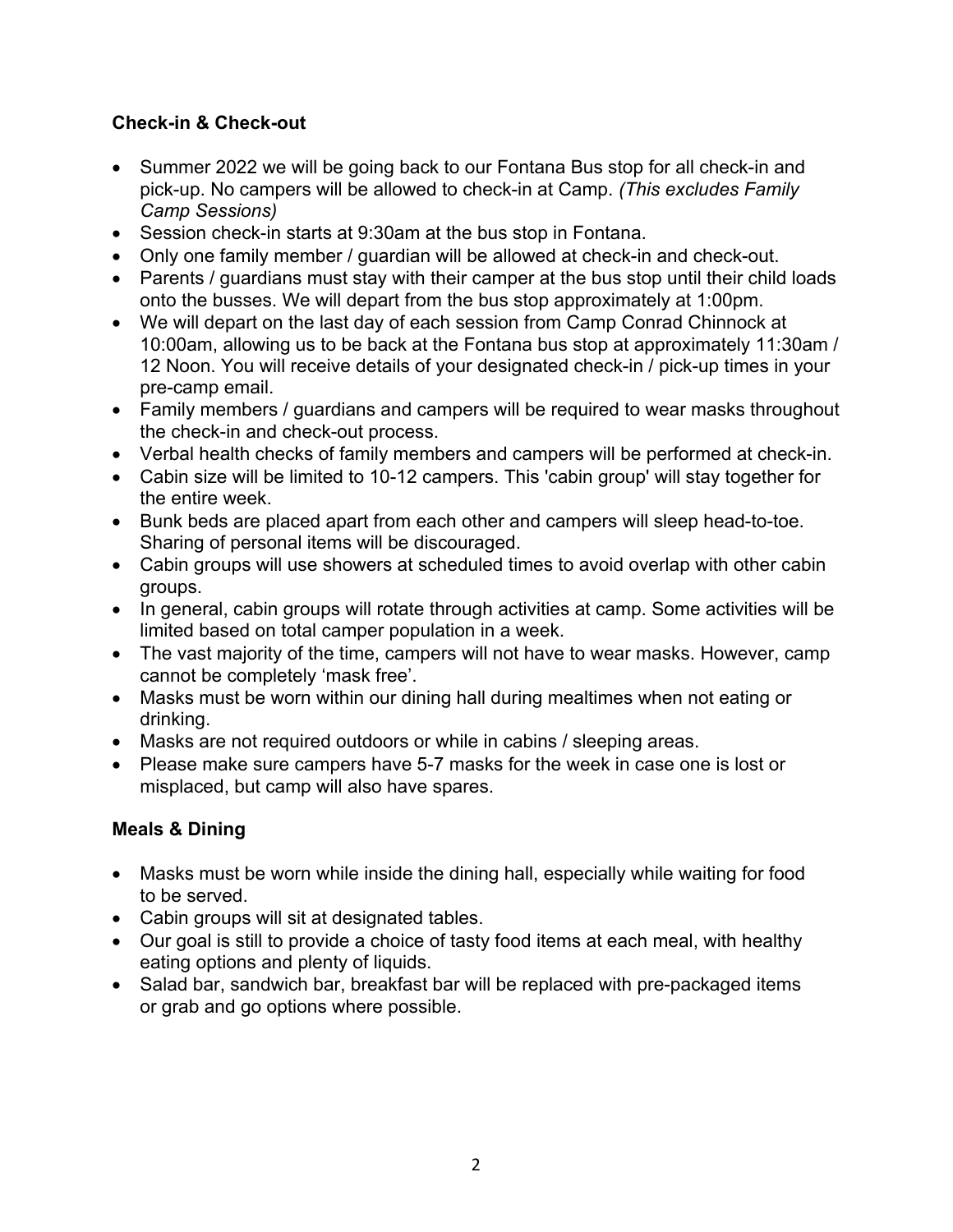#### **COVID-19 Case at Camp**

We are committed to being honest and transparent with our families, and despite our best efforts and precautions to ensure a safe experience for all, the truth is that we can't guarantee that COVID-19 will not affect someone at camp. It is up to each family to make the decision about whether to send their child to camp.

If there is a confirmed or suspected case of COVID-19 at Camp, below is a general guide to the steps we will take to ensure everyone is as safe and informed as possible:

- Treat any symptoms.
- Isolate any camper or staff member involved.
- Have staff members tested.
- Notify family member / guardian of any camper involved.
- Notify other camper families as appropriate.
- Notify the County Health Department and assist with any contact tracing as required.
- Deep clean and sanitize any affected areas.

Based on the situation we may also:

- Require family members / guardians of campers to pick up their child from camp immediately.
- Request medical assistance if a case is severe enough, based on the advice of our healthcare staff.
- Shut down all or part of camp programming for a period.
- We hope this plan is never required, but we want our families to be prepared for all eventualities.

#### **Cancellation and Refunds**

To continue planning for our 2022 Season and to cover expenses associated with COVID-19 preparations, staffing costs, and payroll; refunds will not be made after May 31st 2022 due to illness or change of heart. If you wish to cancel before that date, please notify the office in writing of cancellation to receive a refund minus your \$100 non-refundable deposit. For any sessions prior to May 31st 2022, we require 10 days' notice before your session begins in writing of cancellation to receive a refund minus your \$100 nonrefundable deposit. We understand that this is an investment for our families, but we are unable to move forward if we do not secure finances.

If the camp is unable to operate due to State Guidelines, our office will contact you to determine how you would like your fees allocated: 1.) Refund your program fee (minus \$50 non-refundable processing fee), 2.) Apply your fee to a future session, or 3.) Consider your fee a tax-deductible donation (either all or a portion of the fees that you choose)